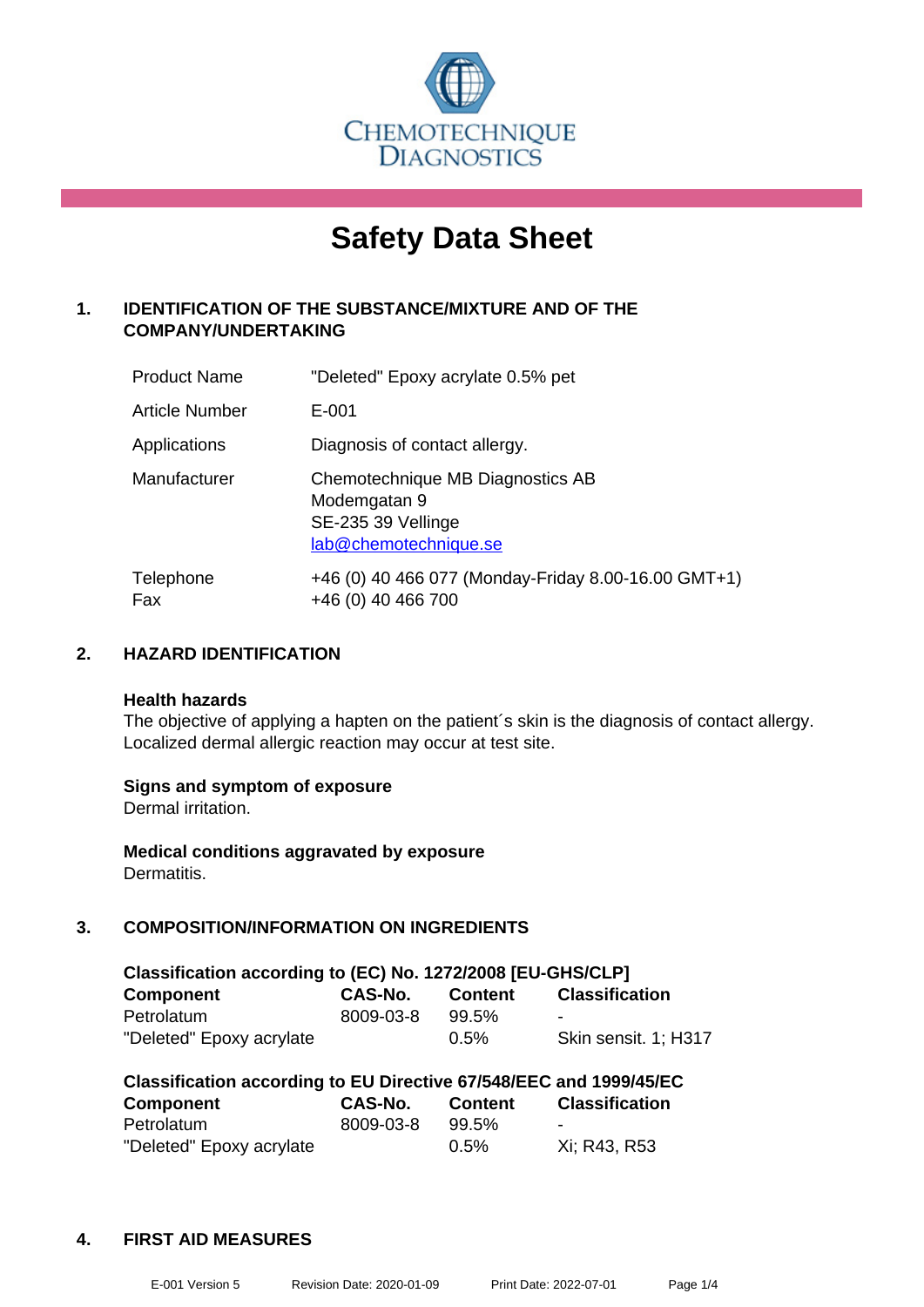#### **Emergency and first aid procedures**

Obtain medical attention.

## **5. FIRE-FIGHTING MEASURES\***

## **Suitable extinguish media**

CO2, powder or water spray. Fight larger fires with water spray or alcohol resistant foam.

#### **For safety reasons unsuitable extinguishing agents** Water with full jet.

**Special protective equipment for fire-fighters** Wear self-contained respiratory protective device. Wear fully protective suit.

\*Data is shown for petrolatum only

## **6. ACCIDENTAL RELEASES MEASURES**

**Steps to be taken if material is released or spilled** Contain and place in a closed container.

## **7. HANDLING AND STORAGE**

**Precautions to be taken in handling and storage** Store dark at 5-8°C. Avoid extended exposure to light. FOR EXTERNAL USE ONLY.

# **8. EXPOSURE CONTROLS/PERSONAL PROTECTION**

**Respiratory protection** Not required.

**Ventilation** Local exhaust.

**Protective gloves**

Disposal gloves.

## **Eye protection**

Not required with normal use.

## **Work/Hygienic practices**

Wash hands after each use.

# **9. PHYSICAL AND CHEMICAL PROPERTIES**

Appearance Ivory White Semi-solid Odour **Odourless** 

Melting point\* 50-55° C Boiling point\* No data available Flash point\* >100°C Self ignition\* Product does not self ignite.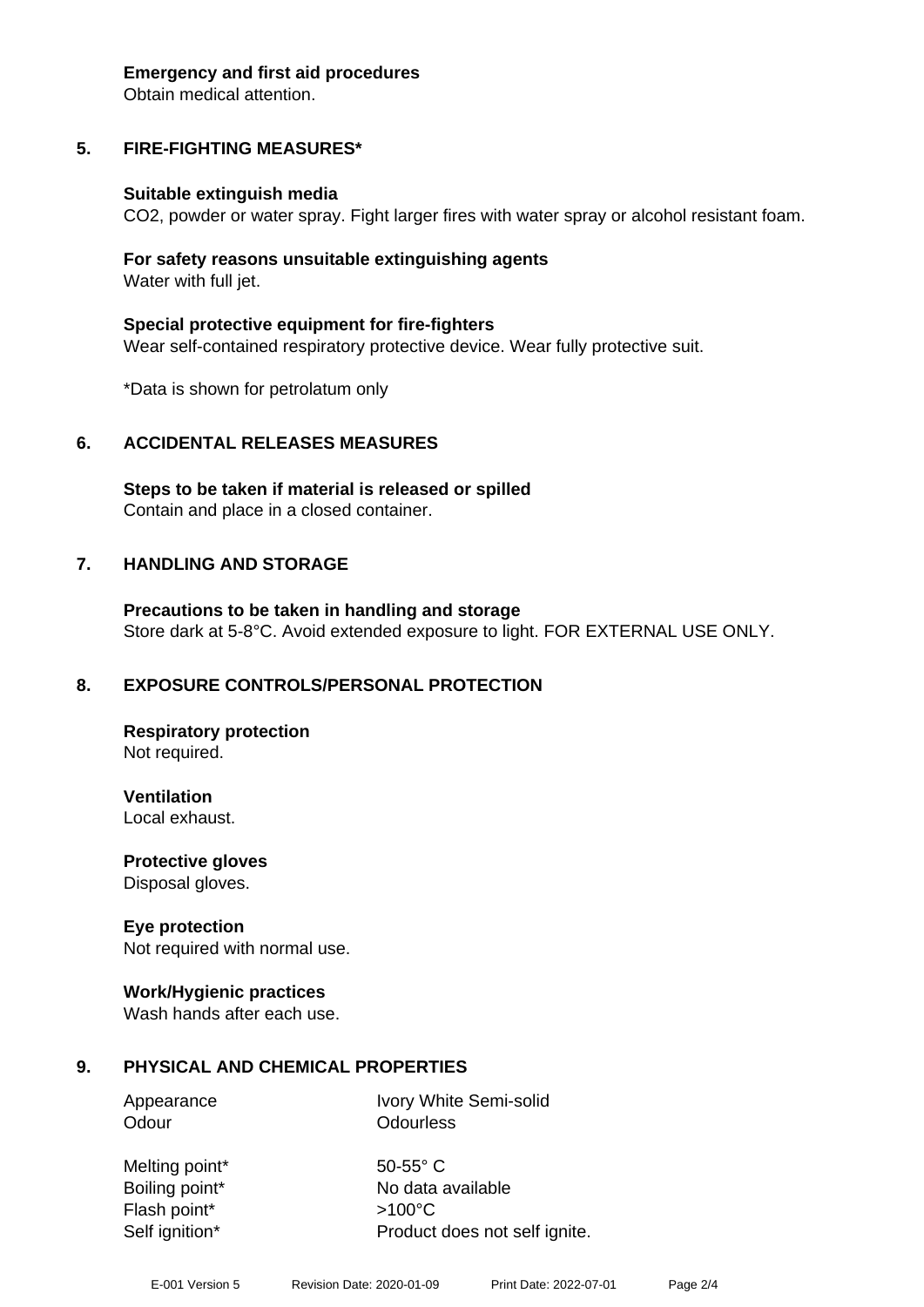Density\* No data available. Solubility in/Miscibility with Water\*

Danger of explosion\* Product does not present an explosion hazard. Insoluble

\*Data is shown for petrolatum only

#### **10. STABILITY AND REACTIVITY**

#### **Incompability**

May react with strong oxidizing agents.

#### **Stability**

Stable at recommended storage conditions.

#### **Hazardous byproducts**

Combustion may generate CO, CO2 and other oxides.

# **Hazardous polymerization**

Will not occur.

## **11. TOXICOLOGICAL INFORMATION**

No data available.

#### **12. ECOLOGICAL INFORMATION**

No data available.

#### **13. DISPOSAL CONSIDERATIONS**

#### **Waste disposal method** Comply with federal, state/provincial and local regulation.

#### **14. TRANSPORT INFORMATION**

Not dangerous goods.

#### **15. REGULATORY INFORMATION**

The classification is according to the latest editions of the EU lists, and extended by company and literature data.

## **16. OTHER INFORMATION**

#### **Text of H-statements and R-phrases mentioned in Section 3**

| Skin sensitization (Category 1)                    |  |
|----------------------------------------------------|--|
| May cause an allergic skin reaction                |  |
| Irritant                                           |  |
| May cause sensitisation by skin contact            |  |
| May cause long-term adverse effects in the aquatic |  |
|                                                    |  |